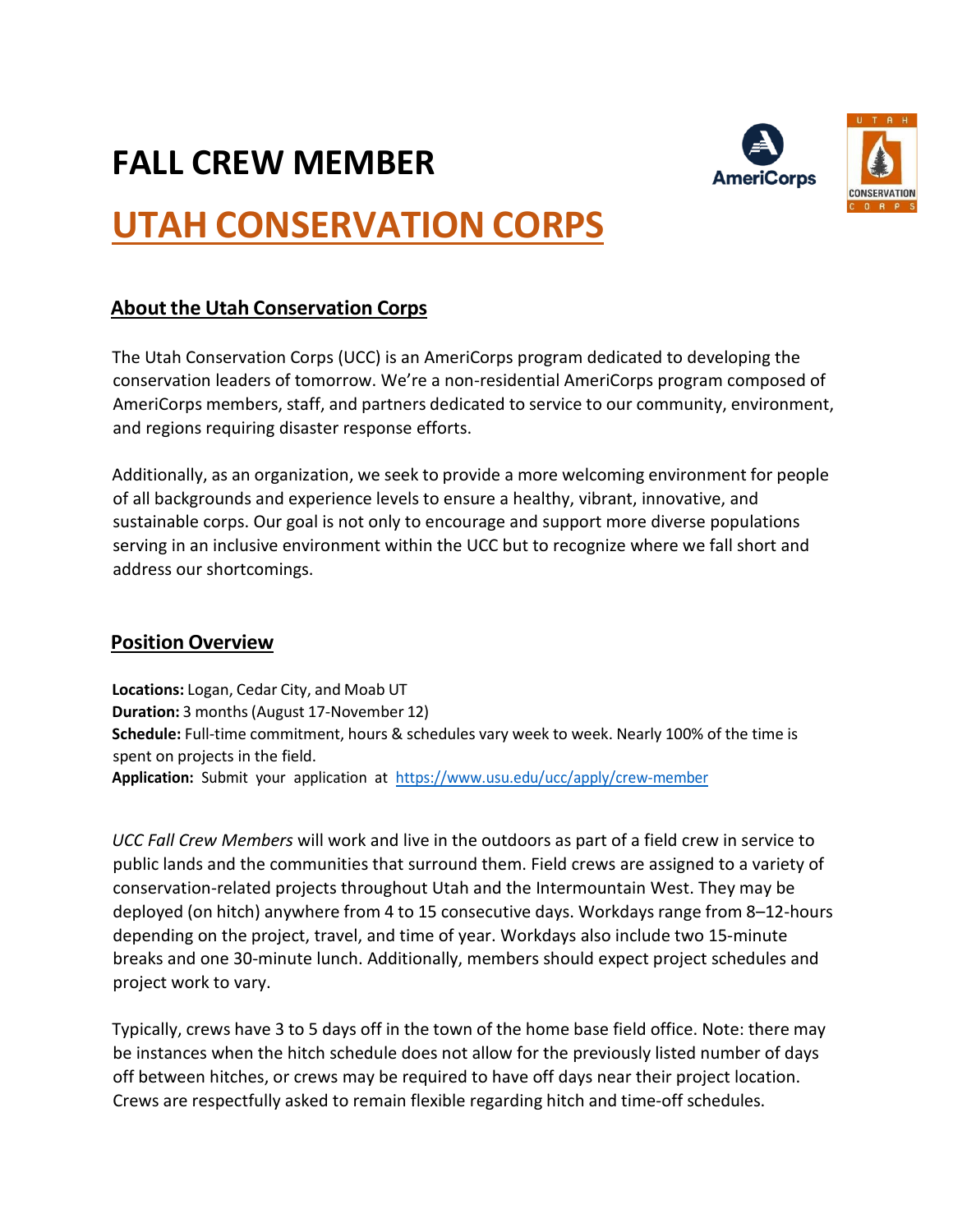Projects may be urban, backcountry (hiking into the project site, camping away from the vehicle), or front country (driving to the project site daily, camping at the vehicle, or with the possibility of non-camping accommodations provided). Weather is variable, and work and campsites can range from 2,000-13,000 feet in elevation. **This position is an AmeriCorps term of service that requires a full-time commitment (about 45 hours per week).**

Project work may vary due to seasonality and environmental safety concerns. Projects may include (but are not limited to):

- Trail construction and maintenance
- Invasive species management, including herbicide application
- Habitat restoration
- Fence installation/repair
- Land Management Inventory and Mapping
- Fire fuels reduction
- National Disaster Response efforts
- Community service
- Recreation and facilities maintenance and construction
- Recreation signage repair

Other: This position could also be deployed for national disaster relief, outside of the region, for multiple weeks at a time.

## **Why Work With Us?**

## **Professional Development**

*This is an entry-level position.* All crew members will be trained in safe and proper tool use and maintenance, project techniques and management, backcountry, and outdoor living. Training topics may include chainsaw and hand tool use, project techniques, and first aid.

This is collaborative work; members will learn to work as a team in areas they might otherwise not have visited, and with people, they may have otherwise not met. They will also have the opportunity to network with project partners, therefore, developing possible future employment opportunities.

| <b>Position</b>    | Level          | Term<br>(months) | <b>Bi-weekly</b><br>Pay <sup>2</sup> | Total Pay <sup>2</sup> | <b>Education</b><br>Award <sup>3</sup> | <b>Total</b> |
|--------------------|----------------|------------------|--------------------------------------|------------------------|----------------------------------------|--------------|
| <b>Crew Member</b> | 0 <sub>1</sub> |                  | \$725.00                             | \$4,350.00             | \$1,678.57                             | \$6,028.57   |
| <b>Crew Member</b> | 0 <sub>1</sub> | 6                | \$750.00 <sup>4</sup>                | \$9,000.00             | \$3,172.50                             | \$12.172.50  |
| ~Crew Leader       | 1 <sub>1</sub> | 10               | \$825/\$9755                         | \$17,475.00            | \$6,345.00                             | \$23,820.00  |

## **2022 AmeriCorps / UCC Transparency in Compensation and Benefits**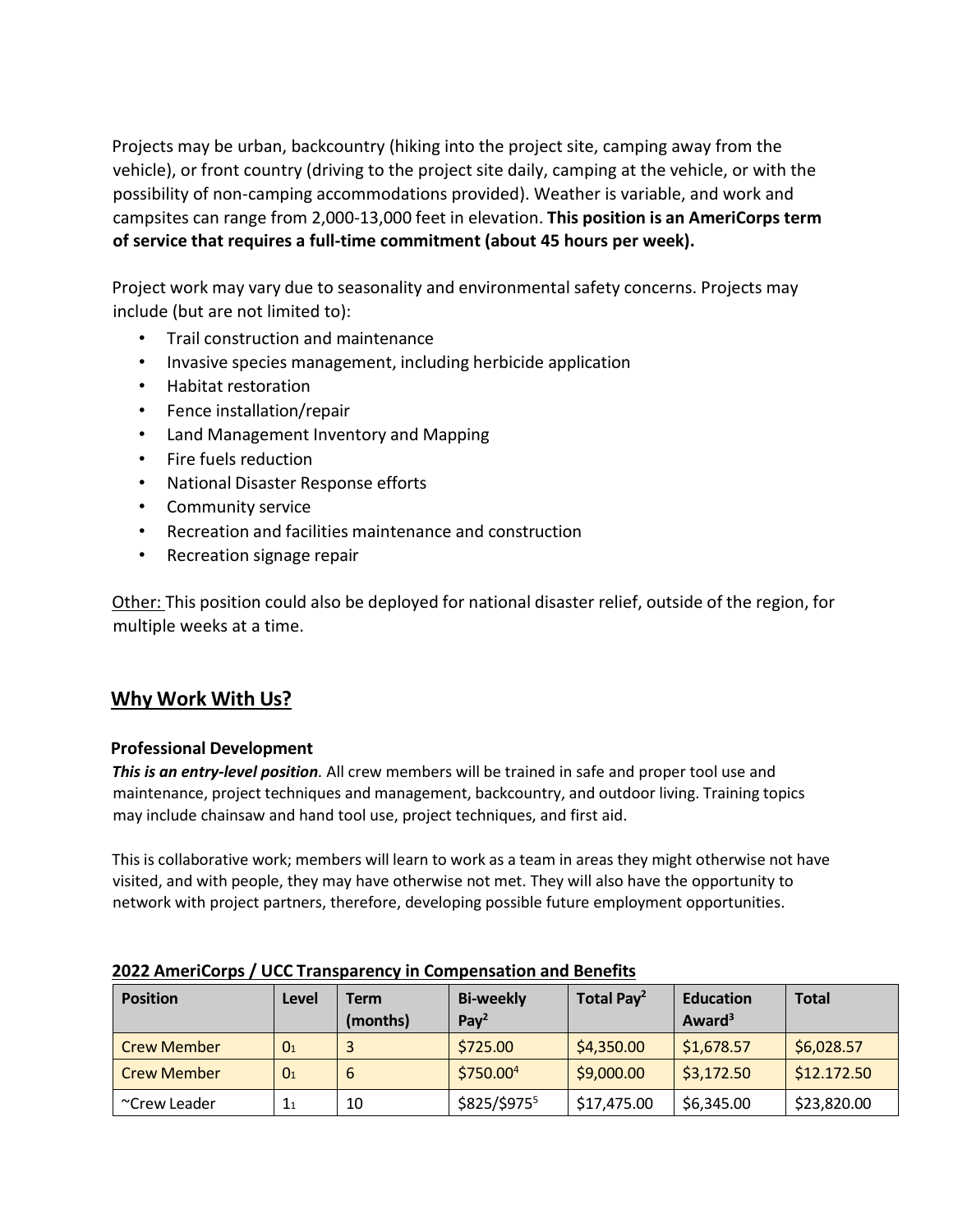| ~ Field Logistics | ∽<br>∸ | 10<br>τn | \$1,100 | \$22,000.00 | \$6,345.00 | \$28.345.00 |
|-------------------|--------|----------|---------|-------------|------------|-------------|
| Technician        |        |          |         |             |            |             |

**KEY**

Entry Level Grades:

0-no experience needed; 1-some experience preferred; 2-moderate experience preferred.

<sup>2</sup>Gross amounts—income from living allowance stipend is taxable.

<sup>3</sup>Must complete Term of Service dates and hours. Find out how you can use your education award **[HERE](https://americorps.gov/members-volunteers/segal-americorps-education-award)** <sup>4</sup>Plus promotion potential as the member gains experience over time.

<sup>5</sup>Crew leader training pay/Promoted crew lead pay.

*Note: Members who commit to a 10+month long term of service may be eligible f[or h](https://www.usu.edu/ucc/files/ucc_health_insurance_election_form2_feb2022.pdf)ealth [insurance](https://www.usu.edu/ucc/files/ucc_health_insurance_election_form2_feb2022.pdf) [reimbursement.](https://www.usu.edu/ucc/files/ucc_health_insurance_election_form2_feb2022.pdf)*

## **Additional benefits may include:**

- Wilderness First Aid Certification (~\$250 value)
- Option to qualify through UCC USFS Chainsaw Program
- Forbearance on qualifying student loans while in service
- Member Assistance Program (a mental wellness program).

## **Who Are You?**

As the applicant (YOU) understands and accepts that the UCC is a career exploration program. Through this experience, you'll find a new level of hard work and determination by working long hours in extreme heat or cold. In the end, you will know you can conquer the hardest obstacles life can throw at you.

## **We are looking for individuals who:**

- Have the desire to work in a dynamic environment and embrace change, whether it be project assignments, weather conditions, schedules, fellow crew member assignments, etc.
- Wish to develop a constructive, solutions-based attitude while learning to become more flexible, mature, and dedicated to proactive and professional conflict management and communication.
- Recognize that you will work with others who see the world differently and are willing to accept those differences in alignment with UCC's mission and values of safety, service, community, inclusivity, positivity, and commitment.
- Are service-oriented and committed to public lands and the environment of the Intermountain West and are also willing to commit to personal and professional growth while in service.

## **Qualifications(thisis an ENTRY LEVEL POSITION)**

#### *Minimum Requirements*

- At least 18 years of age (no upper age limit)
- U.S. Citizen or Permanent Resident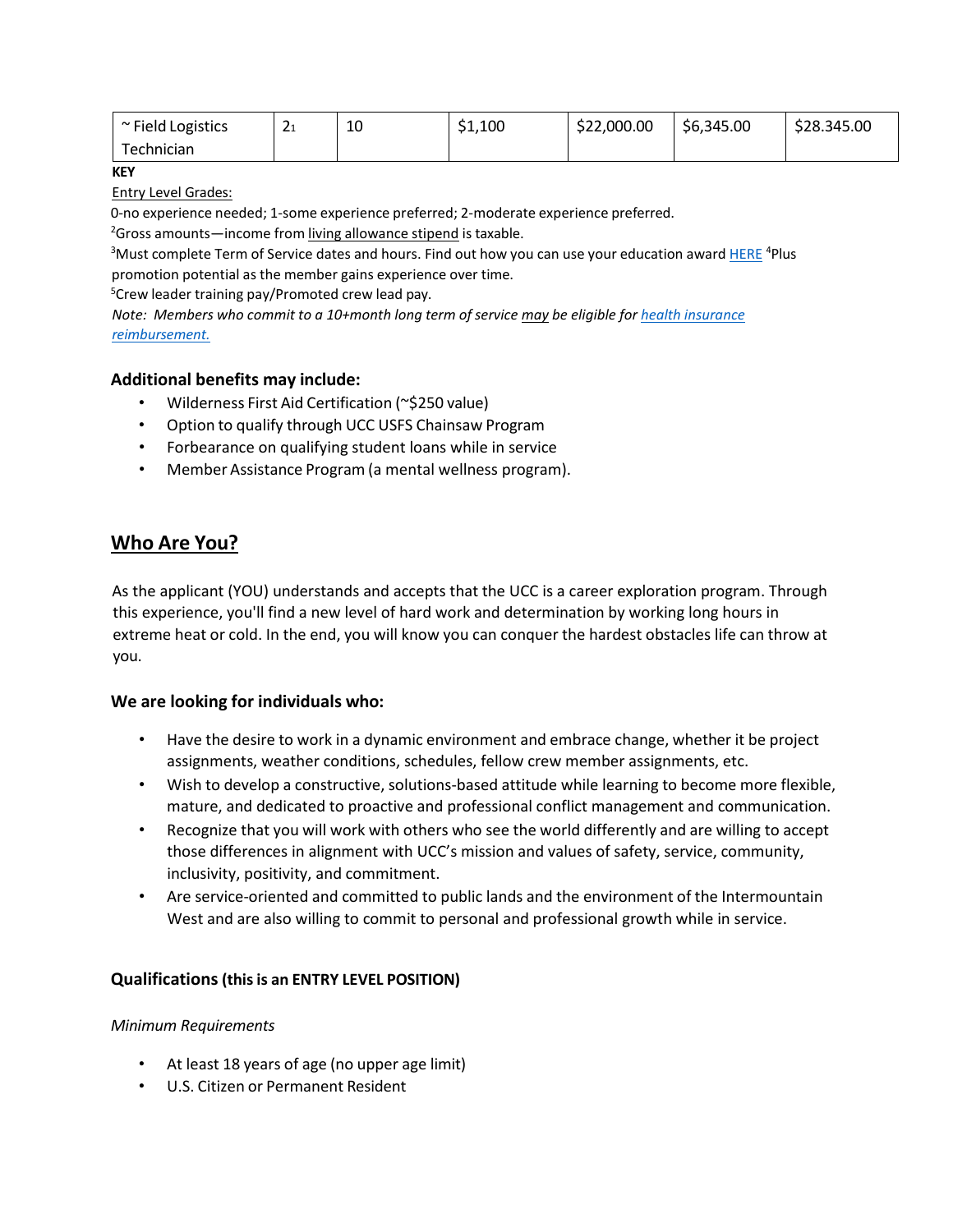- Eligible to enroll in an AmeriCorps term of service
- Agree to undergo a National Criminal History Check
- Have a high school diploma or GED by the service term start date
- Willingness to work and live on a variety of conservation projects, which may include 12-hour days using chainsaws, hand tools, applying herbicide, moving through uneven terrain, etc in a variety of environmental conditions. UCC is committed to providing reasonable accommodations for application and service with our programs.
- Willing and able to complete all aspects of the program including conservation projects, training, and National Service as they are assigned to you.

#### *Other Considerations*

Members must supply their own **personal outdoor gear and equipment** such as a tent, sleeping bag, sleeping pad, day pack, multi-day pack, work pants, work boots, etc. A recommended gear list will be provided before starting the term of service. Members also receive a living allowance for buying their own **food** for project time and off time and **arranging for housing and transportation** during their off time.

Note: UCC will provide project tools, personal protective gear, crew kitchen kit (stove, fuel, cooking and serving supplies), and transportation to and from projects. UCC participants are eligible for pro-deals.

## **How to Join**

Complete the UCC Online Application found at <https://www.usu.edu/ucc/apply/crew-member>

You are required to attach a resume and a list of 3 professional references (phone and email) to the online application. Positions open until filled.

Research shows that candidates from underrepresented populations often don't apply for positions if they don't meet most of the position qualifications and skillsets. **This is an entry-level position with training provided, if you're interested, we strongly encourage you to apply!**

#### **Diversity Statement**

The UCC is an equal opportunity program. Applicants will receive consideration without regard to race, color, religion, sex, sexual orientation, gender identity, gender expression, national origin, age, protected veteran, or disabled status. UCC is committed to providing reasonable accommodations for application and service with our programs. Find out mor[e HERE.](https://www.usu.edu/ucc/about/index)

## **UCC's Zero Tolerance Policies**

The following behaviors will result in immediate termination. At no time may the UCC AmeriCorps member: